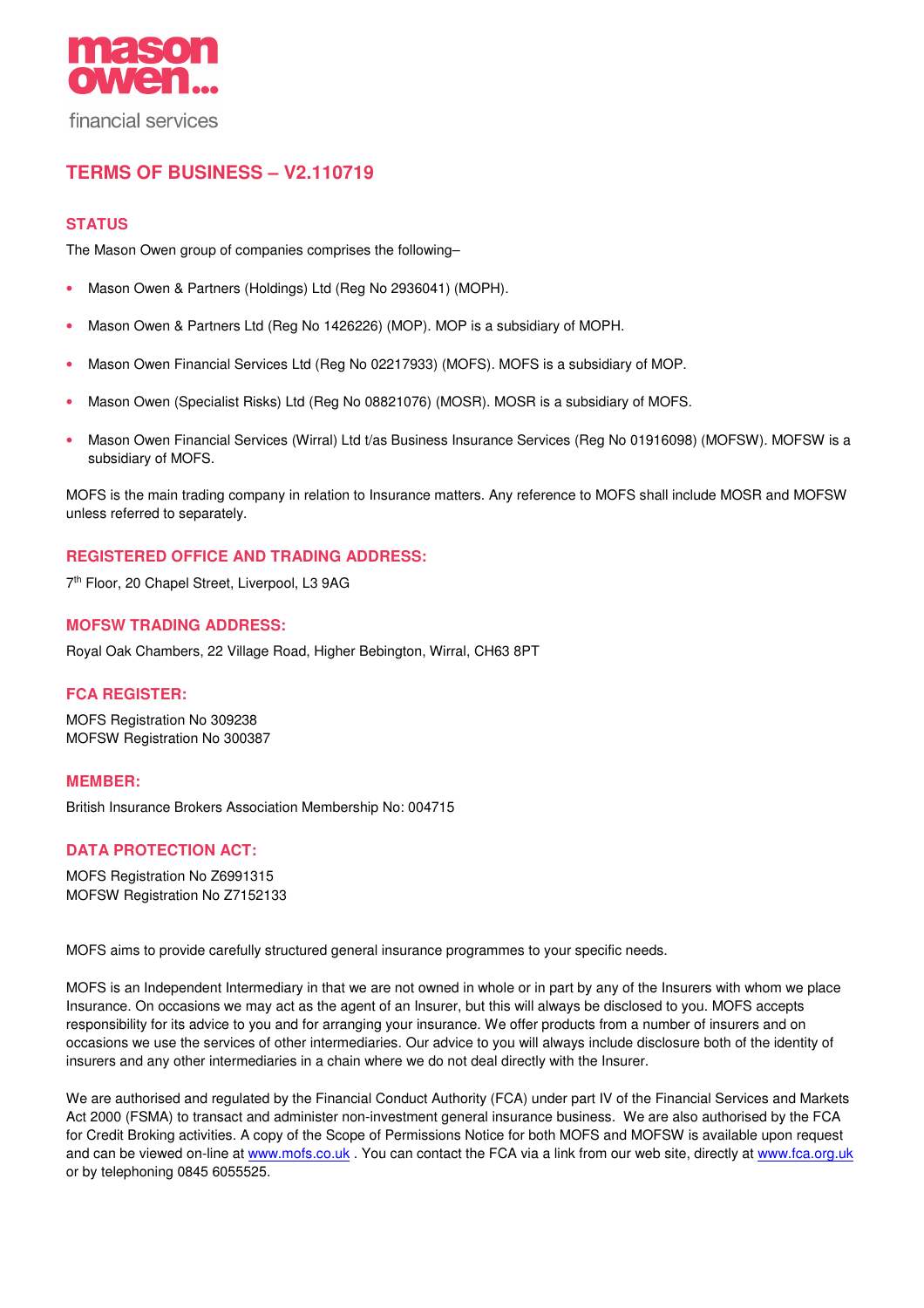In relation to any "Regulated Activity" as defined in FSMA, MOFS will only deal with third parties who are authorised and regulated to carry on such activities and will not knowingly deal with any unauthorised third party. MOFS will take all reasonable steps to check that any client or other third party that requires authorisation under the FSMA to carry on their business is authorised and regulated to do so by the FCA. MOFS does not accept any liability for the failure of any other party with whom MOFS has a trading relationship to possess the necessary authorisation by the FCA or any consequences arising out of the failure of the third party to comply with FSMA or the rules laid down by the FCA.

MOFS is a member of the British Insurance Brokers Association (BIBA). BIBA ensures that the professional standards of the insurance industry are maintained throughout its membership; ensuring standards of both the market in general and those of BIBA members are continually enhanced. Further information regarding BIBA can be found at www.biba.org.uk. MOFS has also achieved Chartered status with the Chartered Insurance Institute.

MOFS is covered by the Financial Services Compensation Scheme (FSCS). You may be entitled to compensation from the scheme if we fail to meet our obligations. Compensation depends on the type of business and the circumstances of the claim. Insurance advice and arrangement is covered for the first £2,000 and 90% of the remainder of the claim without any upper limit. Further information about the scheme is available from the Financial Services Compensation Scheme or by visiting www.fscs.org.uk

### **PRODUCTS & SERVICES**

We offer a full range of personal and commercial general insurance products and services. In respect of certain products and services we have selected a specific product or service from one supplier to provide a cost-effective solution to meet the needs of our clients. We will give you full details of the individual products, the capacity in which we act and the services we will provide before you make a commitment to purchase any product that we offer to you.

Our service includes advising you on your insurance needs, arranging insurance cover with insurers or other intermediaries to meet your requirements and assisting you with any ongoing changes that you may have to make. As part of our service we will assist you with any claim that you need to make.

We monitor the financial strength ratings of Insurers with industry accepted ratings agencies. We are happy to provide financial information regarding your Insurers if you specifically request this from us. However, we cannot guarantee the solvency of your Insurer.

### **DISCLOSURE OF INFORMATION TO INSURERS – CONSUMERS**

If you purchase an insurance policy wholly or mainly for purposes unrelated to your trade, business or profession, your obligations to disclose information to the insurer are subject to the Consumer Insurance (Disclosure and Representations) Act 2012.

Under this Act you have a duty to take **reasonable care not to make a misrepresentation to the insurer**. In the event of any breach of this duty, the insurer has legal remedies, which could, in a worst case scenario allow them to avoid the policy and thus their obligation to make payment of any claims.

### **DISCLOSURE OF INFORMATION TO INSURERS – NON CONSUMERS**

If you purchase an insurance policy wholly or mainly for purposes relating to your trade, business or profession, your attention is drawn to the importance of informing your Insurer of all relevant information.

The policy will be subject to the Insurance Act 2015, which requires all Insured parties to make a "Fair Presentation of the Risk" when seeking insurance. You MUST disclose every material circumstance which you know or ought to know following a reasonable search of the information available to you in relation to the risks being insured against along with the information relating to the business and the people who control the business. Any failure to disclose facts material to the insurance or any inaccuracies in information you provide could invalidate your policy cover. This could mean that part or all of any claim you make may not be paid. Where a proposal form is not used, you are still obliged to disclose all material facts to your Insurers.

### **DUTY TO DISCLOSE ALL MID TERM CHANGES TO THE RISK – CONSUMERS AND NON CONSUMERS**

You have a continuing obligation to disclose facts relevant to the insurance throughout the period of cover and at the renewal of the policy.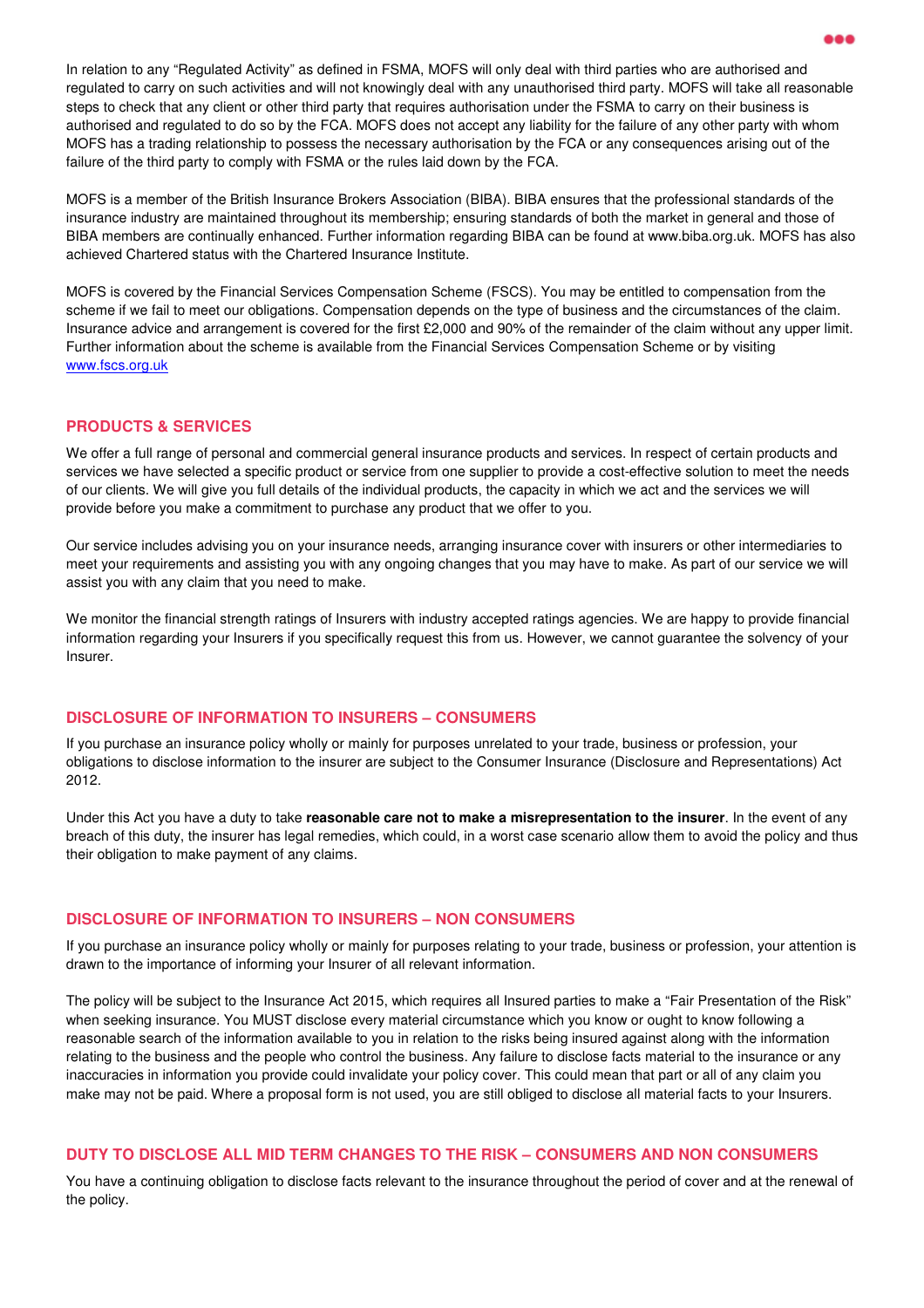If you are in doubt about whether or not to advise your Insurer of any change in your circumstances that may be relevant to policy cover, you should discuss the issue with us at the earliest opportunity

#### **POLICY TERMS, CONDITIONS AND CLAIMS**

All insurance policies contain conditions and exclusions. Some conditions, if breached, may allow the Insurer to avoid the policy. We cannot stress too highly the importance of being familiar with the obligations imposed upon you by the terms of your policy and the limitations of the cover provided.

If you become aware of any circumstances which could lead to a claim being made either by you or against you, you must notify us immediately. Failure to do so could prejudice your position. You should always consult MOFS if you are in any doubt about any aspect of your insurance arrangements.

#### **PAYMENT OF PREMIUMS**

We normally accept payment by guaranteed cheque, cash or credit card (if accepted directly by your insurer). You may be able to spread your payments through direct debit instalment schemes offered by your insurer or alternatively via credit schemes that we have arranged with third party premium finance providers. We will give you full information about your payment options when we discuss your insurance in detail.

We will act as your agent when arranging any premium finance agreement on your behalf. In the event of a default under the agreement you may be required by the premium finance provider to cancel your policy and return any premium refund to them to pay the outstanding loan. In such circumstances, any cancellation instruction we pass to the insurance company will be as your agent and not the agent of the premium finance provider.

Where any premium finance is subject to the Consumer Credit Act, the Lender is required to assess the affordability to you, and this may involve credit checks or other financial due diligence before any loan is agreed.

### **CHARGES**

MOFS is paid for its services by the Insurer in the form of commission based on premiums. Prior to the conclusion of each insurance contract, and at renewal, we will remind you of your right to request details of the level of commission which we receive from your insurer. You may at any time request that MOFS disclose the amount of commission that is earned for the arrangement of your insurance and we will provide this information for you. In addition to the overall premium charged by your Insurer MOFS may, at our discretion, make charges in lieu of commission or additional charges to cover administration costs, these charges are referred to as fees. Any fees charged will be disclosed and agreed with you in advance of making the charge and will be shown separately on your invoice.

In certain circumstances, Insurers will make charges for the replacement of lost documents, therefore you should ensure that documents such as Motor Insurance Certificates or policy documents are kept in a safe place once they have been issued to you.

Commission and fees are earned for the policy period on placement and MOFS will be entitled to retain all commission and fees in respect of the full policy period in relation to policies placed by MOFS.

In respect of business placed with certain insurers, MOFS is also remunerated by the Insurer under either a growth or profit share agreement. The calculation of a growth or profit share remuneration is based on either the growth or a combination of the growth and profitability of part of our portfolio of business with the Insurer concerned. The agreement, if triggered, may result in the payment of additional commission to MOFS We will provide further details of these agreements to you if we are requested to do so.

MOFS may receive income from any third party premium finance provider in relation to any premium finance agreement.

When recommending an Insurer to you, we will always place your interests first and will always observe our fiduciary duty to you to recommend the most appropriate policy irrespective of any growth or profit share agreements we have in place.

### **HANDLING OF CLIENT MONEY**

All money paid to MOFS that is defined in the FCA rule book as Client Money is held in separate client account(s) with our nominated Bankers. Client Money received by us will be held under the terms of either a statutory trust, a non-statutory trust or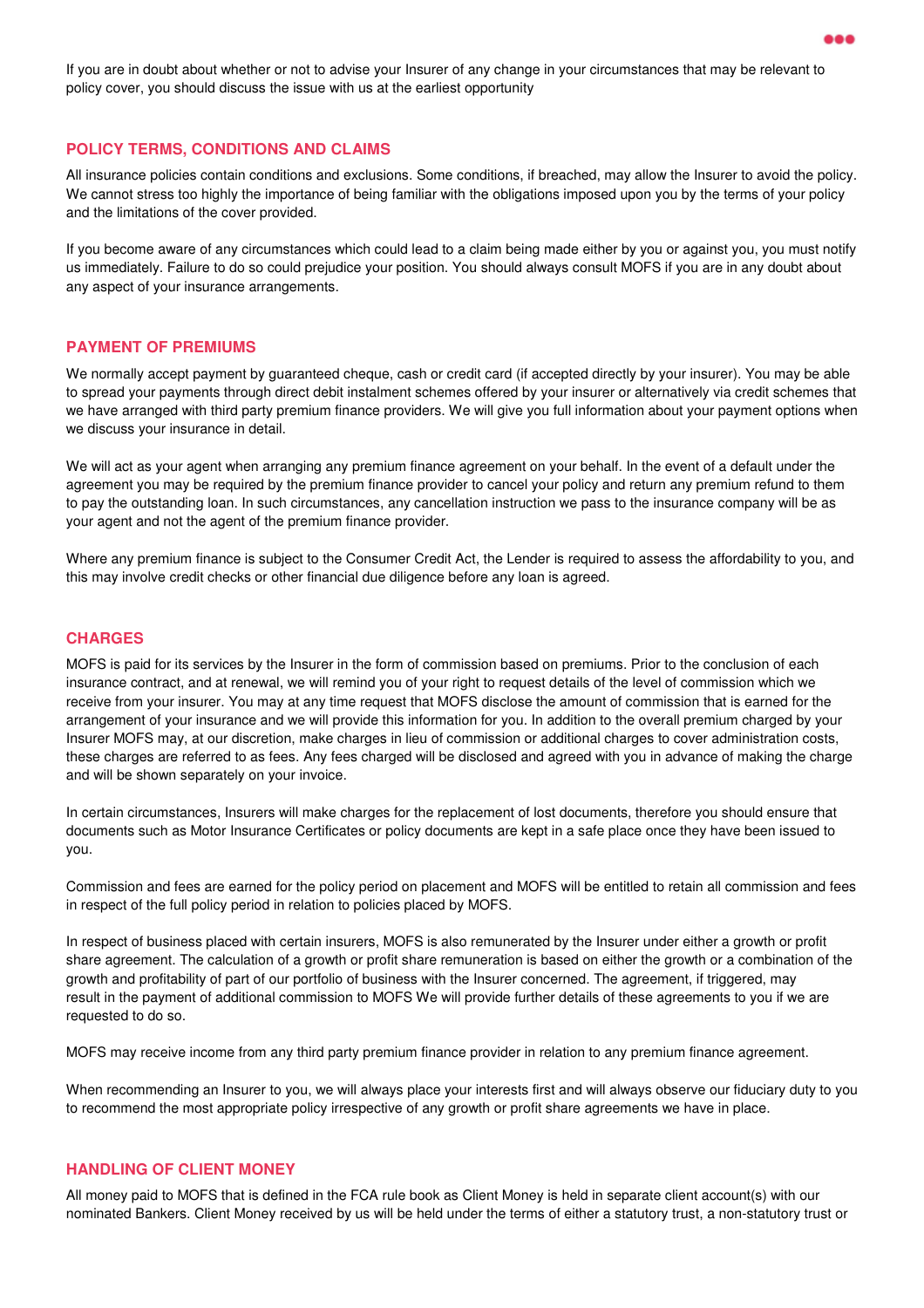an Insurer bank account. A copy of the trust documents are available upon request. All money is held in accordance with FCA requirements.

Client Money held in the non-statutory trust means that it is protected, but allows us to settle accounts with Insurers and clients from funds contained in the designated bank account(s) irrespective of whether the funds have been received from the particular client or Insurer to which the account relates. All money received that is defined as Client Money may be used for Insurer account settlement or client account settlement in accordance with the terms of the trust document. Under the terms of the non-statutory trust, we can hold designated investments to the value of the Client Money which we would otherwise have to hold in separate client account(s), instead of holding Client Money in separate client account(s). If we do so, we have to keep them separate from other investments and they will be held by us as trustee under the terms of the trust.

We will be entitled to keep all interest accruing to the client account(s) we hold with our nominated Bankers (or returns on investments if we segregate designated investments rather than keeping the Client Money in separate client account(s) at our Bank).

Minimum capital solvency levels are laid down by FCA and in order to manage Client Money in this manner MOFS will ensure that such solvency requirements are met at all times and wherever possible exceeded.

By accepting these terms of business you are expressly agreeing to allow MOFS to handle Client Money as defined by FCA in this manner. In the event that you are unwilling to accept the terms as presented you should inform MOFS immediately as MOFS may no longer be able to deal with your instructions appropriately and this may result in the withdrawal of our services to you. You will be given reasonable notice of such action and you will also be given advice on how you can transfer your instruction to another intermediary of your choice.

### **CANCELLATION OF YOUR INSURANCE**

In certain circumstances you may have the right to cancel an insurance policy; within a period of up to 14 days from conclusion of the insurance policy. You will not always receive a full refund of any paid premium. This right to cancel is subject to conditions that are contained in the policy document. If your right to cancel the policy is exercised you may lose all rights under the policy of insurance and cover maybe forfeited from the date of inception of the policy and you may not be able to make a claim under the policy.

# **COMPLAINTS**

If you have cause to be unhappy in any way with your insurance cover or the way that MOFS has dealt with your instruction, you should in the first instance contact our complaints officer, Mr Andrew Gibbons ACII, or any other member of Senior Management.

We take all complaints seriously and will endeavour to respond to any complaint immediately. Where this is not possible, we will acknowledge your complaint as soon as reasonably possible and will give you the name of the person dealing with your complaint. If we believe that the complaint does not relate to the activities of MOFS, we will inform you in writing and wherever possible provide details of whom the complaint should be directed against.

If the complaint can be resolved to your satisfaction within three business days we will confirm this to you by sending a "summary resolution communication" which is based on a template provided by the FCA. If you subsequently change your mind, you will have the right to report the complaint to the Financial Ombudsman Service.

If we are unable to resolve your complaint within three business days, we must provide you with a final response within forty business days from the original date of receipt . If we are not in a position to issue a final response, we will write to you explain why this is not possible.

Upon receipt of either the final response or letter indicating why a final response is not possible, you may refer the complaint to the Financial Ombudsman Service. Details of FOS can be found by using the link at our web site www.mofs.co.uk or by visiting www.financialombudsman.org.uk

Alternatively, if you purchase your policy online and you are unhappy with the product or the service you receive, you can also use the European Commission's Online Dispute Resolution service to make a complaint. Their website is http://ec.europa.eu/consumers/odr/.

The purpose of this platform is to identify a suitable Alternative Dispute Resolution (ADR) provider, we expect that this will be the Financial Ombudsman Service. The ADR will not affect your statutory rights in relation to Insurance Mediation but you need